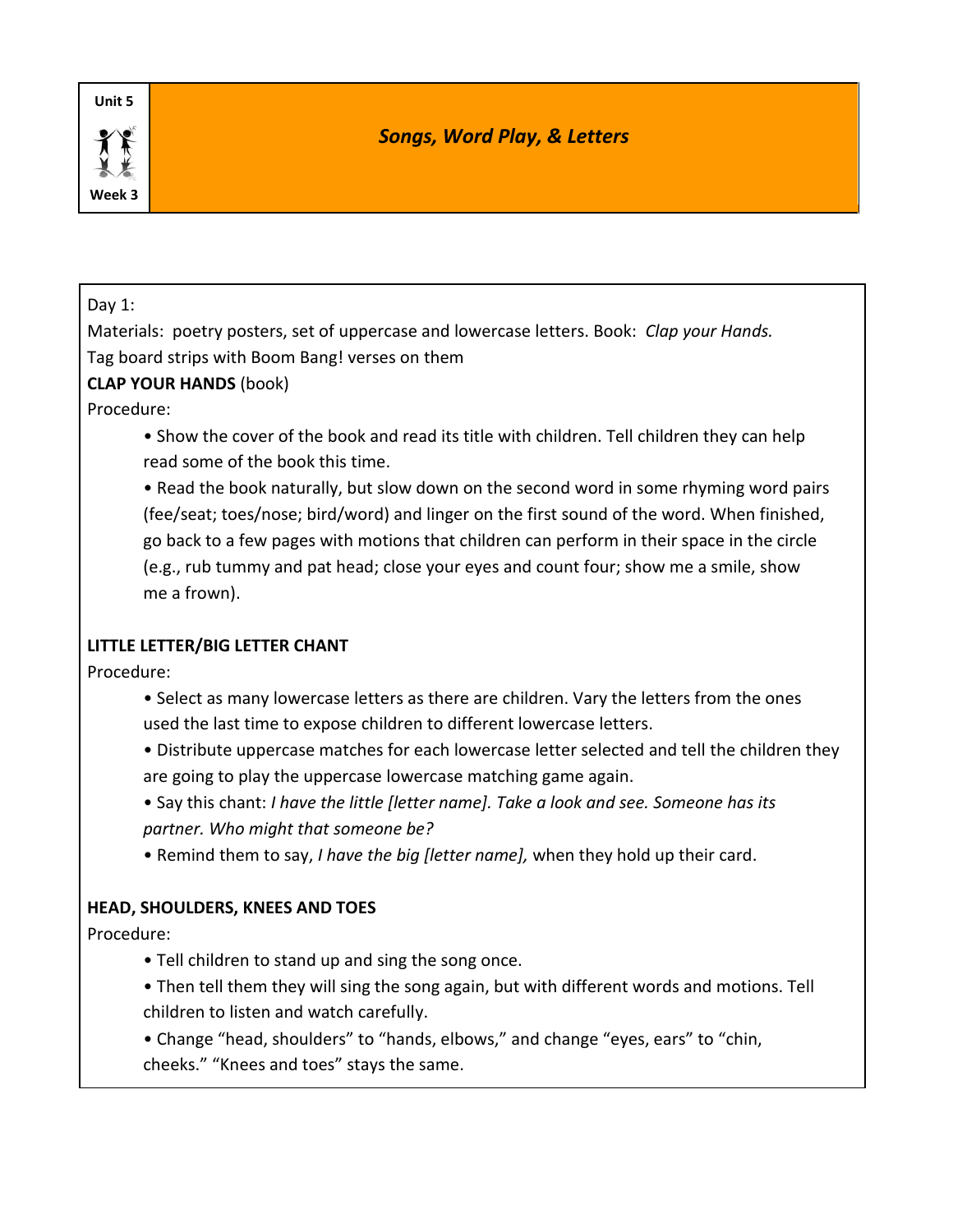## **BOOM! BANG!**

Procedure:

- Read the title. Sound out /b/ in Boom and Bang and underline the words with a finger while reading.
- Recite the poem. Then, read and pass out the tag-board strips.
- Explain that several children will have the same line so they should recite together in unison.
- Lead the children in reciting and cue each group of children to say the line printed on their tag-board strip. Everyone says the last four lines together.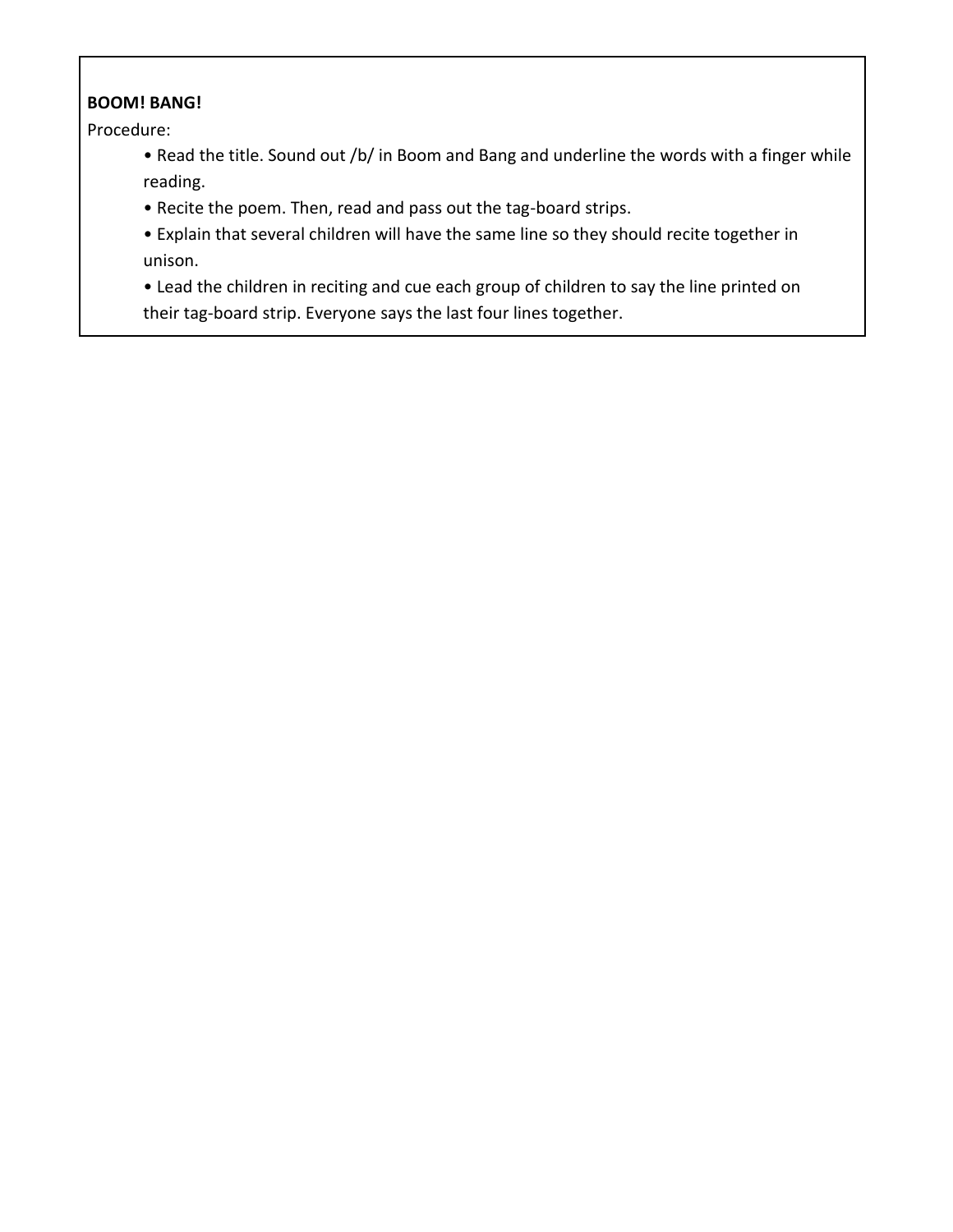Day 2:

Materials: poetry posters, book: *Raccoon on his Own*

# **GUESS WHAT WORD I'M SAYING** (Play with Me, Raccoon on His Own)

Procedure:

- Hold up the books and tell children they will hear words from the books in a funny way. They are to guess what words they are and say them the right way.
- Present in individual phoneme segments or onset-rime segments.
- For pond, *say p- (pause) o- (pause) n-(pause) d. [or: p- (pause)ond]*
- For frog say *f- (pause) r- (pause) o- (pause) g. [ or: fr- (pause) og]*
- For mud say *m- (pause) u (pause) d. [or: m- (pause) ud]*
- For boat say *b- (pause) oa-(pause) t. [or: b- (pause) oat]*

# **EENTSY WEENTSY SPIDER**

Procedure:

- Put hands in the position to begin this song and ask the children what song they think is going to be next.
- Sing the song and add verses.

# **THE LITTLE TURTLE**

Procedure:

• Read the title with the children. Point to and underline The and read it quickly, as a sight word. Point to and sound out L in Little and T in Turtle.

**CAN YOU THINK OF WORDS THAT BEGIN WITH THE SAME SOUND AS** ? (and The Little Turtle) Procedure:

- Tell children they will hear some words from the poem and they can think of other words that begin with the same sound.
- Introduce Turtle first. Say, *The first word is turtle which start with /t/. Do you think top starts with the same sound as turtle? What about box?*
- Confirm that top start with /t/, but that box does not. Ask children if they can think of other words that start with /t/ like turtle and top. If there is a lull, provide examples.
- Introduce box next.
- If children are still engaged with the task, proceed with rocks.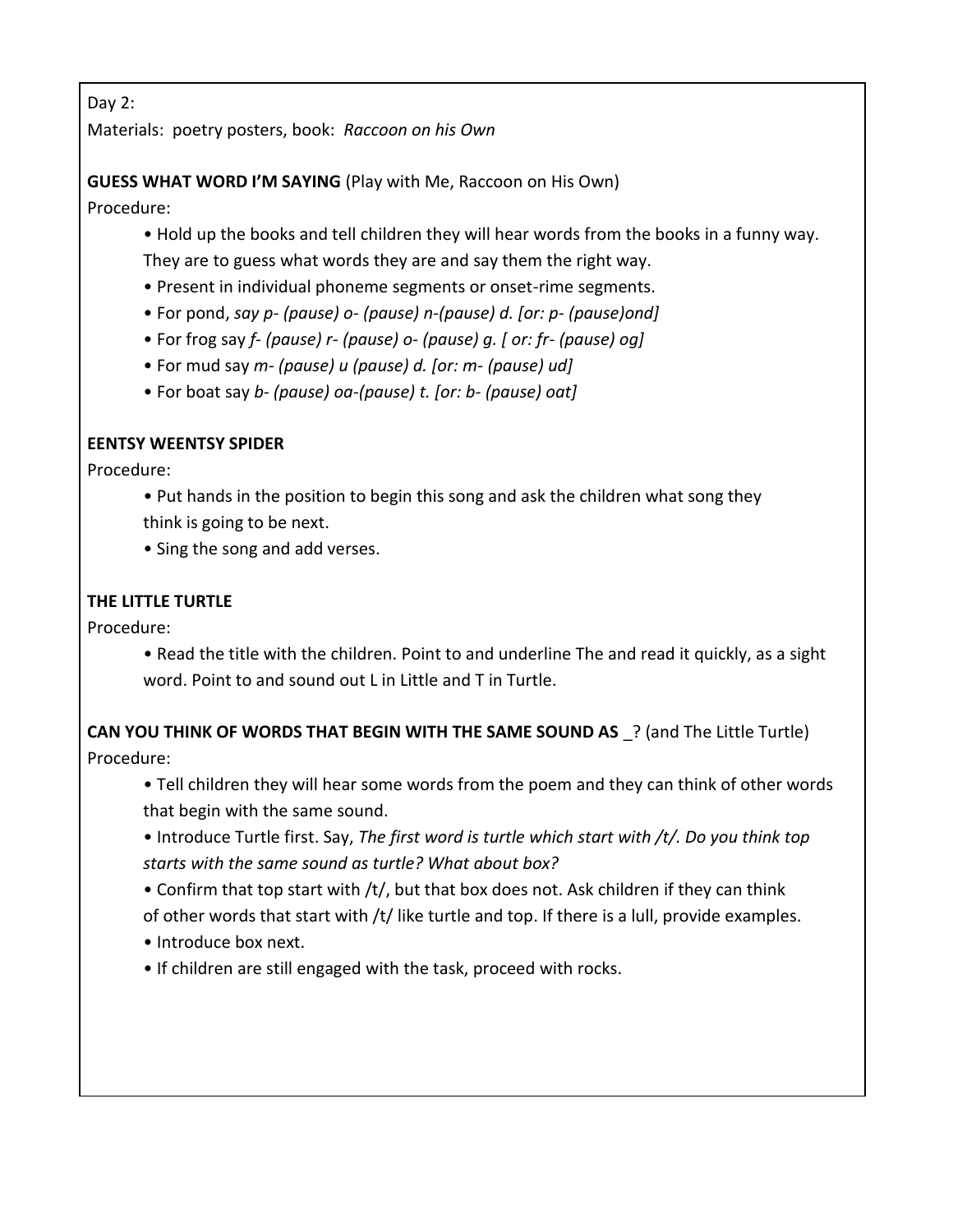## **HANDS ON SHOULDERS**

Procedure:

- Read the title, underlining the words.
- Stand up and recite the poem. Recite it again and tell the children some parts will be changed. Tell them to listen carefully.

• Change "and now your toes" to "and now your clothes" Change "clap to four" to "Point to the door."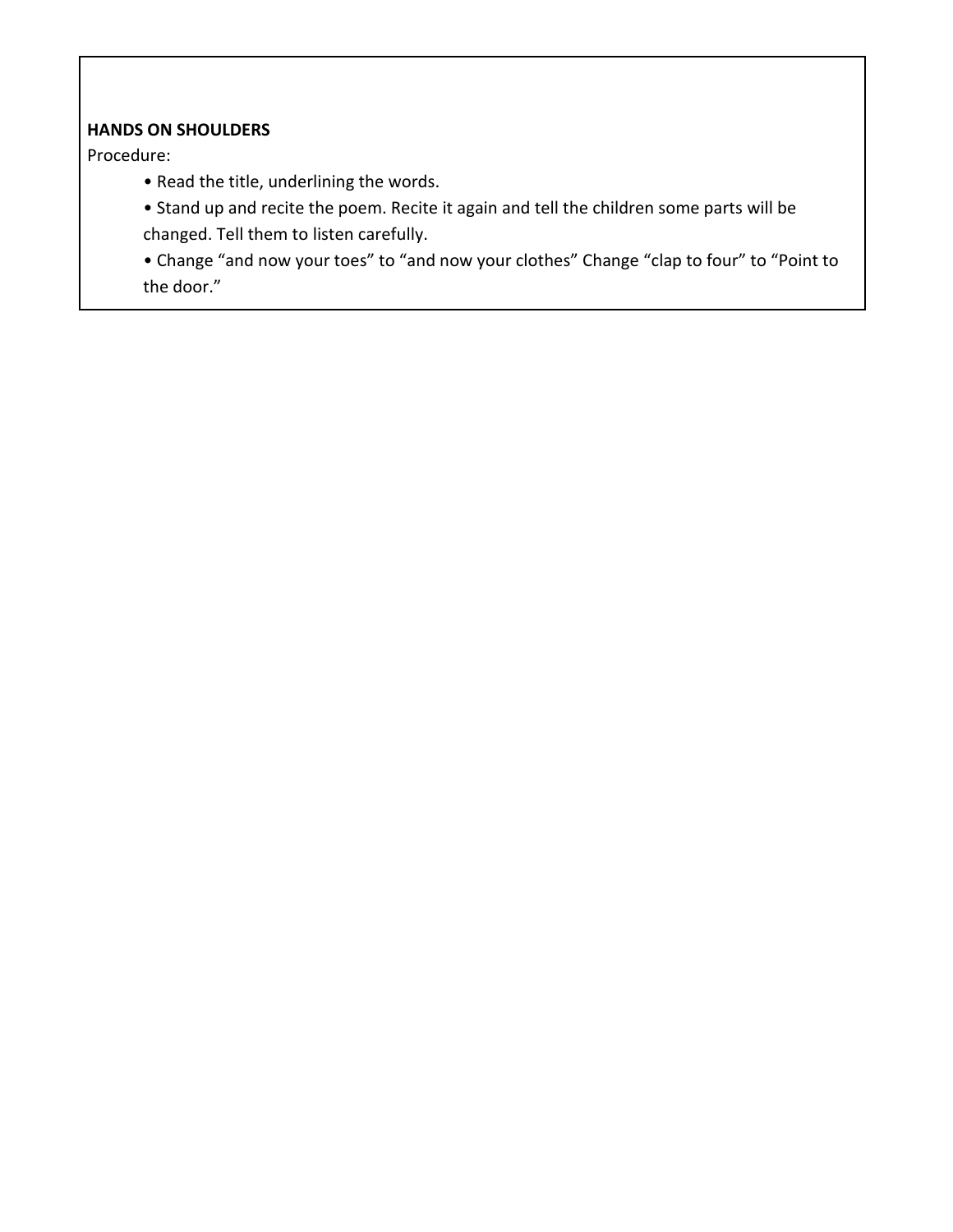#### Day 3:

Materials: poetry posters, marker, chart paper or clipboard/paper

# **LOOBY LOO**

Procedure:

• Add a new verse or two (e.g. "right knee" "back").

## **INTERESTING SOUNDING WORDS** (and Looby Loo)

#### Procedure:

- Tell children there are interesting-sounding words in Looby Loo and that these words will be written down for the to see how they are spelled.
- Segment /l/ from Looby and ask children if they have an idea of the letter used to write /l/. If children do not link /l/ to the letter L fairly quickly, make the link for them. Write L.

• Then segment /oo/ in Looby and tell children that two o's are used to write that sound. Write two o's. Then segment /b/ in Looby and ask what letter is used to write /b/. Make the link if children do not and write b. Segment /e/ in Looby and tell children that the y is used for that sound in the word Looby. Write Y and then underline the entire word and read it.

• Remind children, *In the song, we sing, "Here we go Looby Loo," I think Loo sounds like the first part of the word Looby,* Say Looby in syllable segments (Loo-by) and ask children if they agree.

• Point to Looby on the chart paper and ask children which letters they think are needed to write Loo if there is a lull, then tell children they will sound out Loo to write it so they can see which letters are needed.

• Segment /l/ in Loo and write L. Then segment /oo/ in Loo and write oo. Read the word and help children see that these are all the letters you need.

#### **IF YOU'RE HAPPY**

Procedure:

• Tell the children to stay seated for this song and sing "clap hands," "snap fingers," "shout hurray," "nod head," and "pat cheeks."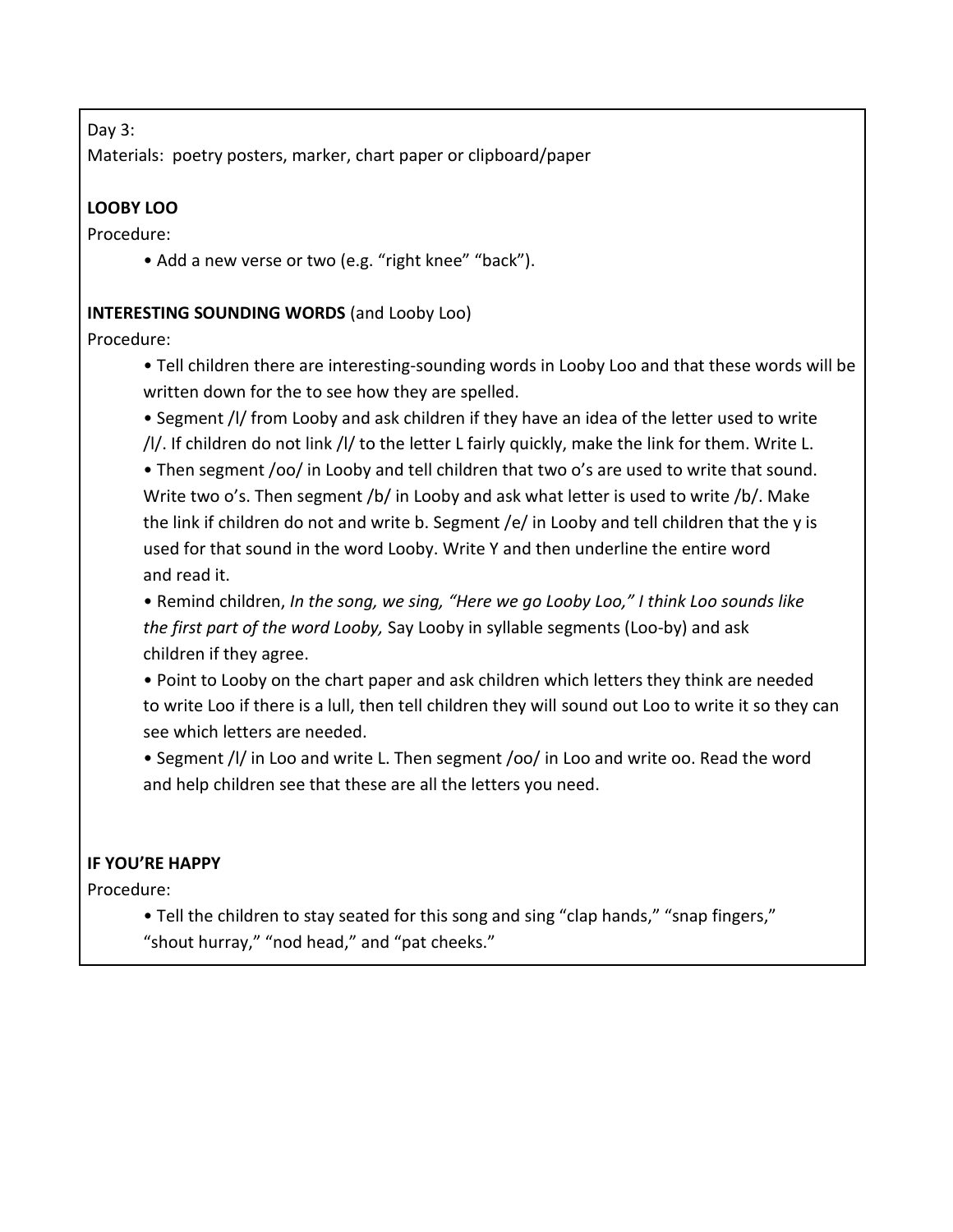### Day 4:

**:**

Materials: poetry poster, chart paper with chirp and hiss written on it, one word per line, picture cards; pail, diamond, starfish, reflection, puddle, blackberries. Book: *Puddle Pail*

## **THE WHEELS ON THE BUS**

Procedure:

- Sing several familiar verses then add some new ones using animals and their sounds
- (e.g. "birds go chirp" "snakes go hiss").

## **INTERESTING SOUNDING WORDS** (and The Wheels on the Bus)

Procedure:

• Tell children that some of the sounds they just sang are interesting.

• Ask children what sound the bird made (chirp). Ask them to say the sound they hear at the beginning of chirp. Repeat with hiss. Isolate the first sounds in these words for children if they cannot do it (/ch/ and /h/).

• Tell children that two letters together, c and h, are used to write/ch/.

• Display the chart paper with the two words written on it, and ask children which word is chirp. Advise children to look for the word that starts with ch. If children seem puzzled, say *Chirp starts with the letters ch for /ch/ and ends with the letter p for /p/. Let's see. The first word (point to chirp) starts with ch, /ch/ and ends with p /p/, so this word is the one that says chirp*. Then, underline the entire word with a finger, and read it.

• Read hiss to the children to finish up, and comment that it starts with the letter h, which is used to write /h/.

# **HANDS ON SHOULDERS**

Procedure:

• Read the title with the children. Point to and sound out H in Hands and Sh in Shoulders. Read the word on quickly, as a sight word.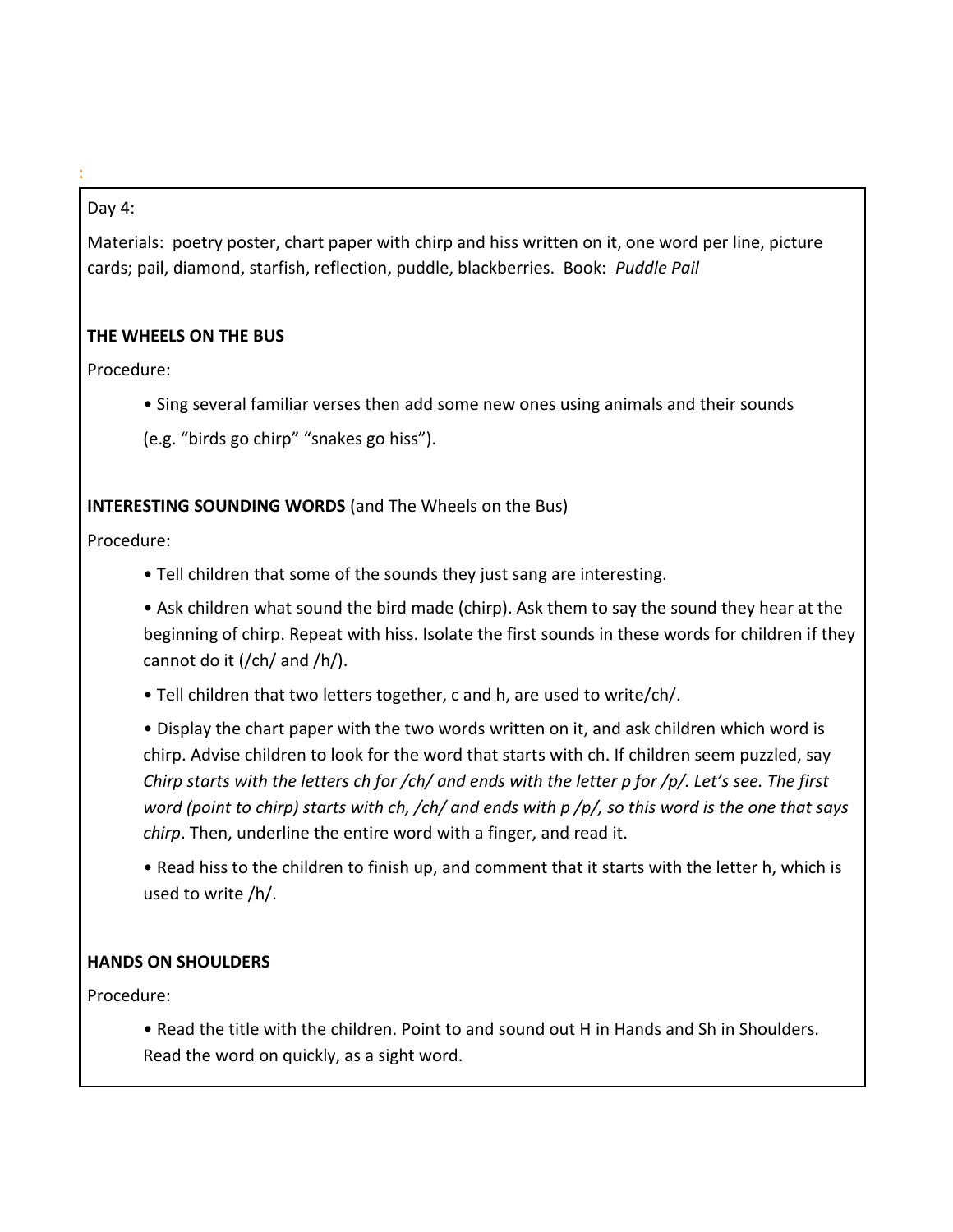• Stand up and have the children stand up to recite the poem.

**I'M THINKING OF CLUE GAME** (and Puddle Pail).

Procedure:

• Hold up the book and tell children they will play the word guessing game using words from this book. Remind them to raise their hands and not shout out their ideas because other children might still be thinking.

• For pail say, *this is the name of a small kind of bucket. Children often use these small buckets at the beach or at the sand table. The name of this small bucket starts with /p/ and ends with /l/.*

• For puddle say, *these are little pools of water that form on the ground when it rains and then dry up when the sun comes out. Ernst saw reflections in these little pools and scooped them up to put in his pail. The name of these little pool's rhymes with cuddle.*

• If time permits, play the same game with other story words, reinforcing word meanings by showing the cards.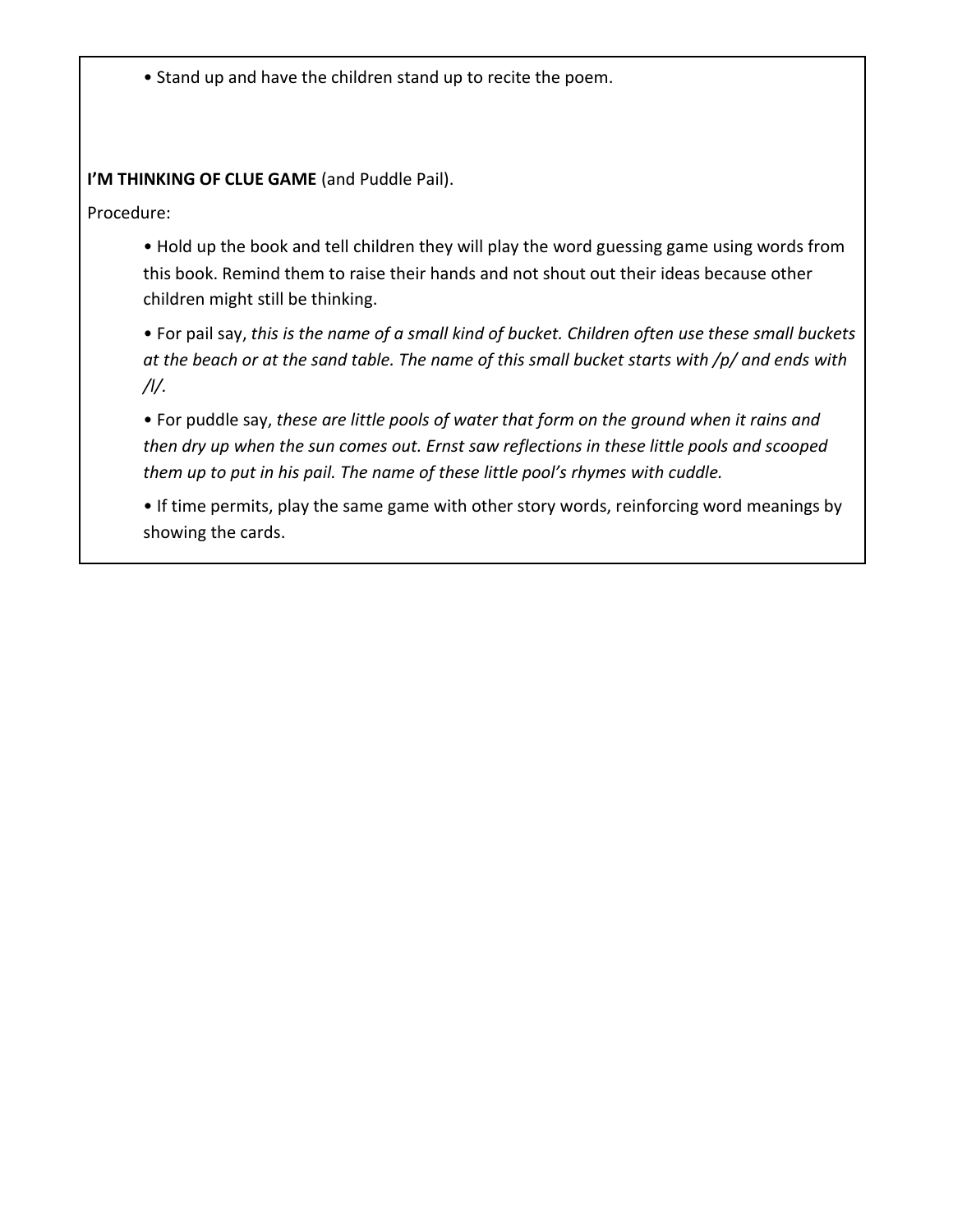Day 5:

Materials: poetry poster, Book: *Puddle Pail*

### **RAINDROPS**

Procedure:

- Point to and sound R at the beginning, d in the middle, and s at the end of the word "Raindrops" while reading the title with the children.
- Recite the poem and model the emotions.

#### **GUESS WHAT WORD I'M SAYING** (and Puddle Pail)

Procedure:

- Show children the book. Tell them they will hear words from the book in a funny way and they are to guess the word and say it back the right way.
- Present the following words, one at a time in onset-rime segments, and ask children

to guess each one after you say it in a funny way: R-ocks, cl-ocks, st-ars, sw-ing.

• Present pail in phoneme segments:/p/ /a/ /l/. Have children say the whole word.

#### **LOOBY LOO**

Procedure:

•Sing favorite verses.

#### **MY BIG BALLOON**

Procedure:

- Point to and sound M in My, b and g in Big and B and n in Balloon, while reading the title with children.
- Recite the poem and model the motions. Pause after the fourth line, "Watch it grow and grow" and blow five to six times into your pretend balloon. Then make a big "pop" sound by clapping loudly.

• Tell children they need a new balloon and that they should get a new one too, if theirs popped. Recite the poem again. This time blow only two times after the fourth verse and then